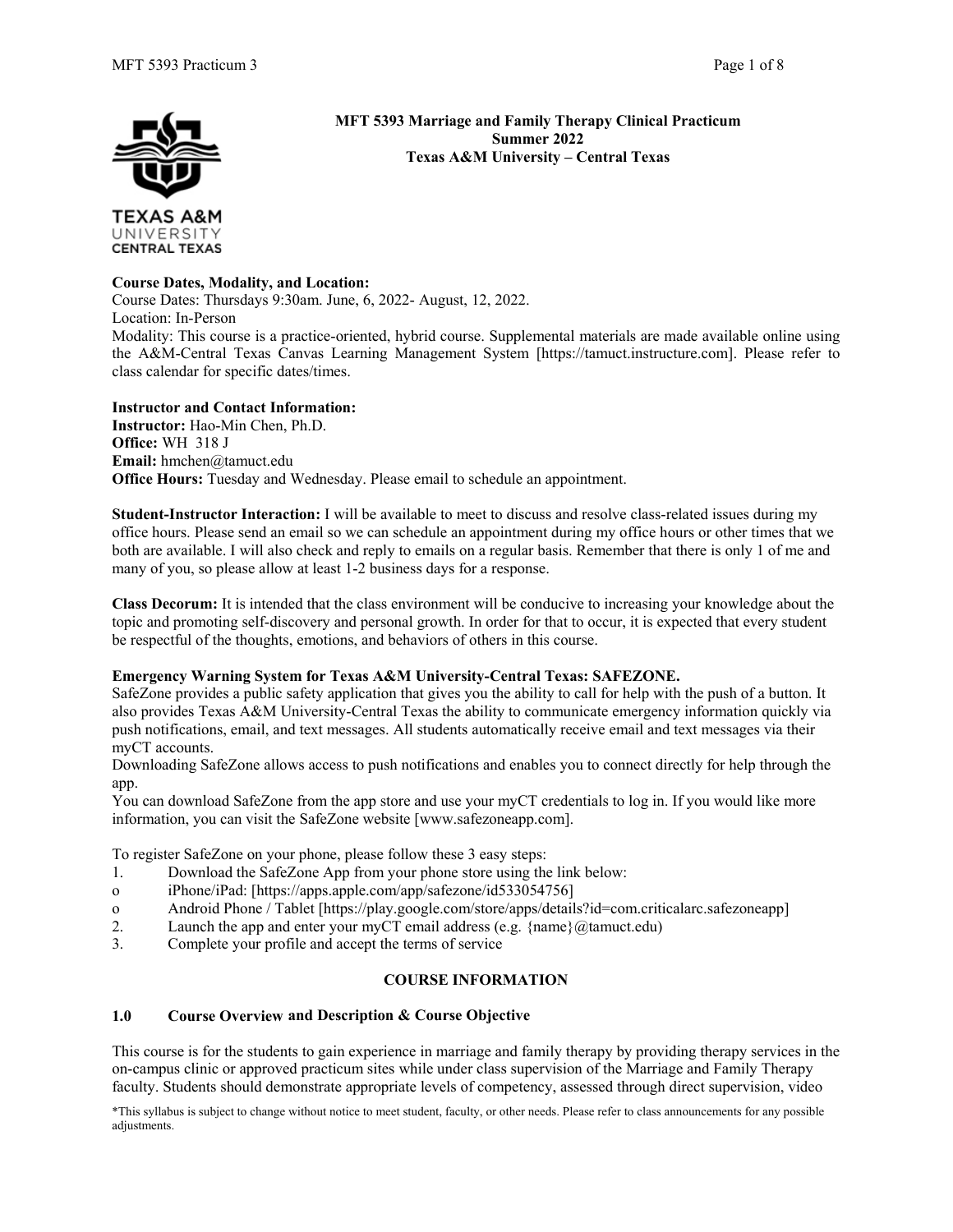supervision, as well as case conference, maintaining appropriate documentation of clinical work, and meeting clinical hours requirement as described in the departmental handbook. Prerequisite(s): MFT 5301, MFT 5307, MFT 5383, MFT 5391, MFT 5392 and MFT 5393.

# **2.0 Intended Student Outcomes**

Students will:

1. Demonstrate basic and systemic therapeutic techniques. (SLO-2)

2. Assess how contextual issues affect individual lives and relational dynamics. (SLO-3)

3. Formulate and execute treatment plans based on individual issues, relational dynamics, and contextual issues.  $(SLO-4)$ 

4. Assess the influence of their social location and personal experiences on the conceptualization and intervention of cases. (SLO-5)

Class relevant Core Competencies (CCs) from the Commission on Accreditation of Marriage and Family Therapy Education (COAMFTE) are:

2.1 Students will demonstrate the ability to conceptualize client systems through a MFT lens.

2.1.2.1 Students will describe members of client systems, including identified patient, significant others, relevant identifiers, and background information. Addresses CCs 1.3.2, 1.5.3, 2.3.7, and 5.3.2.

2.1.2.2 Students will identify the client system's presenting problem. Addresses CCs 1.3.1 and 2.3.9.

2.1.2.3 Students will analyze client systems using various MFT theoretical concepts of their choosing (e.g. Structural Therapy, Solution-Focused, Narrative, etc.) by developing appropriate hypotheses regarding the client system based on these concepts. Addresses CCs 1.1.1, 1.1.2, 1.2.1, 2.2.3, 2.3.8, 4.1.1, and 4.1.2. 2.2 Students will clinically assess client systems.

2.1..1 Students will assess an IP's mental status and diagnose them according to the latest version of the DSM. Addresses CCs 1.2.2, 2.1.1, 2.1.2, 2.1.5, 2.1.6, 2.3.1, and 2.3.4.

2.1..2 Students will assess medical issues that should be considered in assessment and treatment. Addresses CCs 2.2.5 and 3.1.3.

2.1..3 Students will assess relevant legal and ethical issues as they arise in therapy. Addresses CCs 3.3.6, 3.4.3, 5.1.1, 5.1.2, 5.1.4, 5.2.1, 5.3.4, 5.3.5, and 5.3.6.

2.1..4 Students will recommend appropriate medical, psychiatric, or other support referrals as they arise in therapy. Addresses CCs 1.2.3, 2.2.4, and 3.5.2.

2.1..5 Students will develop prognoses of client systems, appropriate treatment modalities, and appropriate frequency of therapy. Addresses CCs 1.3.2, 1.4.1 and 2.1.2.

2.1..6 Students will evaluate their assessment in light of contextual and systemic factors. Addresses CCs 2.4.1, 2.4.2, 2.4.3, and 2.4.4.

2.3 Students will critically analyze and further develop their approach to therapy.

2.1..1 Students will analyze how MFT theories are used with various client and contraindications of use of theories.

Addresses CCs 1.1.1, 1.1.2, 1.1.4, 2.1.6, 2.3.3, 2.4.2, 3.1.1, 4.1.1, 4.1.2, 4.2.1, 4.3.1,4.5.3, and 5.3.8.

2.1..2 Students will articulate how change occurs based on use of theories. Addresses CCs 2.2.1, 3.3.3, 4.2.2, and 4.3.1

2.1..3 Students will consider how client factors and contextual factors influence student's therapeutic approach Address CCs 1.2.1, 1.2.2, 2.1.1, 2.1.2, 2.2.3, 4.3.1, 4.5.2, and 5.4.2.

2.1..4 Students will define their role in the therapeutic process. Addresses CCs. 1.3.6, 3.5.1, 5.3.10, and5.4.2. 2.4 Students will assess the influence of their social location and personal experiences on the conceptualization and intervention of cases.

2.1..5 Students will identify their social location. Addresses CCs 1.2.1 and 3.4.5

2.1..6 Students will be conscious of and analyze their reactions and interactions with clients. Addresses CCs 3.4.5, 5.3.10, and 5.4.2.

2.1..7 Students will articulate how social location and personal experiences influences therapeutic work. Addresses CCs 3.4.5, 5.3.10, 5.4.2, and 5.5.2.

2.5 Students will complete program practicum requirements legally, ethically, and competently.

2.1..8 Students will comply with federal, state, and local laws regarding necessary client contact practicum hours, liability insurance, HIPAA, etc. Addresses CCs 5.1.1 and 5.3.9.

2.1..9 Students will understand and explain the rules and practices of their practicum sites Address CCs 1.3.4 and 5.1.3.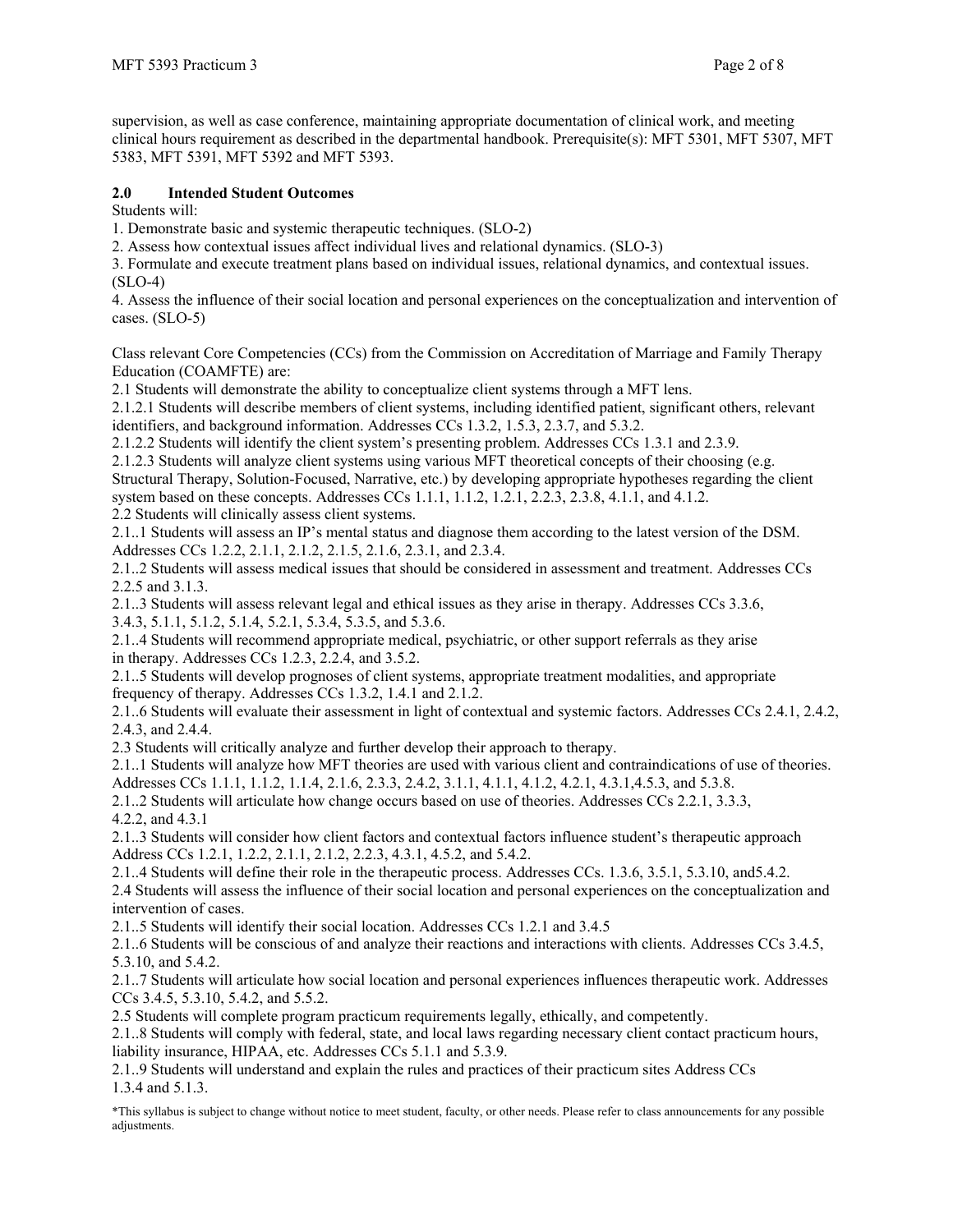2.1..10 Students will report documentation in accordance with legal and ethical obligations (e.g. HIPAA compliant). Addresses CCs 1.5.2 and 1.5.3.

2.1..11 Students will solicit and integrate supervisor feedback. Addresses CCs 2.5.1, 4.3.12, 4.5.1, 5.2.4,5.5.2, and 5.5.3.

# **3.0 Ethics**

Students are expected to conduct themselves in a professional and ethical manner at all times. They are expected to maintain confidentiality of all information related to clients, as well as all information related to cases presented in practicum/internship classes. This is the student's responsibility regardless of procedures in place at the site. Students are responsible to know and follow legal and ethical confidentiality practices of the field placement site, as well as applicable codes of ethics. Knowledge of HIPAA and/or FERPA is expected. In addition, students shall not use any client identifying information in any practicum/internship documentation, including tapes. Students shall secure tapes and other client information that may be necessary for class in a way that is secure, legal, and ethical. Tapes, transcripts, case studies, or other client information used for class shall be destroyed in an appropriate manner (i.e., shredding) as soon as they have been evaluated unless it is the policy of the site to maintain and secure all tapes. Any questions regarding confidentiality must be discussed with the university instructor as well as the site supervisor.

Committing an ethical violation during practicum/internship would have academic consequences. At minimum, the supervisor's evaluation (which includes an ethics component) will reflect the ethical violation(s). Depending on the severity of the violation, the student's response to becoming aware of the violation, and other circumstances, an ethical breach could potentially result in failure of the course.

All students must have appropriate liability insurance for the duration of their practicum experience or their hours will not be counted

# **4.0 Required Reading**

The purpose of this course is for gaining clinical experience; students should already have sufficient knowledge on theory and technique to begin practice. As such, there are no required textbooks for this course. Following texts are recommended, not required. The professor may also instruct students to read additional materials on topics relevant to cases they are treating for the purpose of better client care. Recommended texts:

American Psychiatric Association. (2022). *The Diagnostic and Statistical Manual of Mental Disorders, Fifth Edition, Text Revision (DSM-5-TR)*. Washington, DC: American Psychiatric Association.

Gehart, D. R., & Tuttle, A. R. (2003). *Theory-based treatment planning for marriage and family therapists: Integrating theory and practice*. Pacific Grove, CA: Brooks/Cole-Thomson Learning.

# More information about DSM-5-TR:

[https://psychiatry.org/psychiatrists/practice/dsm#:~:text=Diagnostic%20and%20Statistical%20Manual%20of,\(DSM](https://psychiatry.org/psychiatrists/practice/dsm#:%7E:text=Diagnostic%20and%20Statistical%20Manual%20of,(DSM%2D5%2DTR)&text=The%20Diagnostic%20and%20Statistical%20Manual,than%20200%20subject%20matter%20experts) [%2D5%2DTR\)&text=The%20Diagnostic%20and%20Statistical%20Manual,than%20200%20subject%20m](https://psychiatry.org/psychiatrists/practice/dsm#:%7E:text=Diagnostic%20and%20Statistical%20Manual%20of,(DSM%2D5%2DTR)&text=The%20Diagnostic%20and%20Statistical%20Manual,than%20200%20subject%20matter%20experts) [atter%20experts.](https://psychiatry.org/psychiatrists/practice/dsm#:%7E:text=Diagnostic%20and%20Statistical%20Manual%20of,(DSM%2D5%2DTR)&text=The%20Diagnostic%20and%20Statistical%20Manual,than%20200%20subject%20matter%20experts)

# **COURSE REQUIREMENTS**

# **5.0 Course Requirements**

All writing submitted to the instructor should be a final draft, free of spelling, grammatical, stylistic, and typographical errors. Students are encouraged to allow ample time for writing, keeping in mind the frequency of computer glitches. Late assignments will *not* be accepted. Extension of assignments will only be given to legitimate reasons as the ones listed under excused absences. See 9.0 Absence and Grading of this syllabus for more details.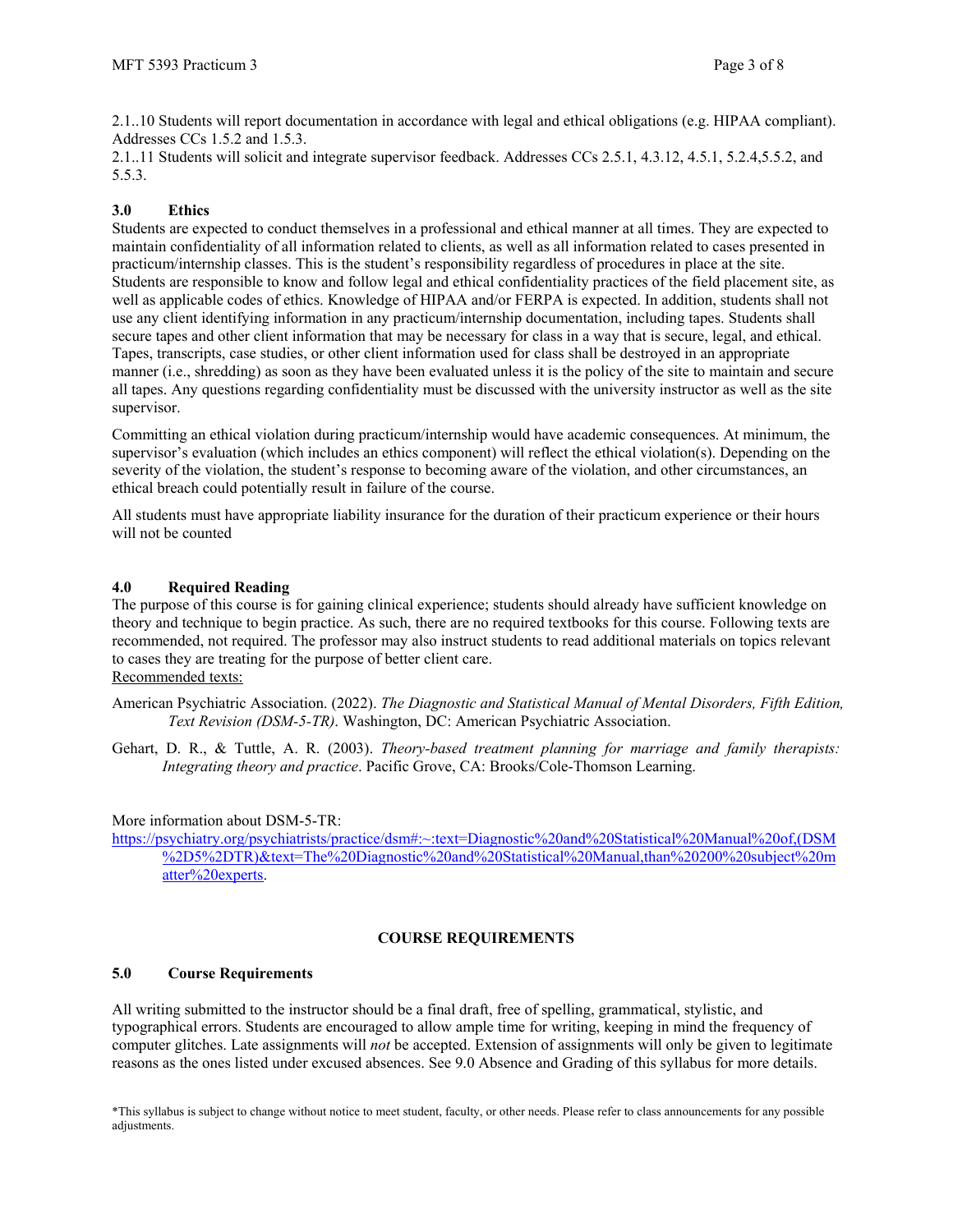Attending group and individual supervision is ethical and crucial for beginning therapists. *Unexcused absence* from classes will result in failing this course. If you experience any difficulty attending the class, please talk to the instructor as soon as possible.

### **Assignments:**

- **5.1 Clinical Goals and Self Evaluation** The form is posted on Canvas. Please complete it and submit on Canvas by **6/16**. Grade of this assignment: Pass/Fail. (Addresses Student Outcome 2 &4).
- **5.2 Case Presentation -** Each student should sign up for **2** formal presentations (with written handouts) at the first day of class. Each presentation should include information about one of your current cases to the practicum group. The case presentation format should follow the class handout posted on Canvas. This assignment is intended for the student to learn how to analyze and summarize current clinical cases from their practicum site. The student is also expected to identify current needs/issues and present it orally for peer consultation and feedback. The instructions for this assignment are below.

Client identifying information such as full names should NOT be used in this assignment. For example, use initial or fake name instead. The written portion should contain: Genogram, relevant demographic information, assessment/diagnostic evaluation, individual, couple, or family strengths, theoretical model(s) applied to case and course of treatment, and assistance needed. The written portion should be available during your presentation. See class handout for required format. All students in the class are expected to actively participate in the discussion with questions, comments, observations, and suggestions. Your written handout is due by **12pm the day before your presentation**. Upload your written handout to **Canvas assignment** by this deadline. Grade of this assignment: Pass/Fail. (Addresses Student Outcome1-4)

- **5.3 Required Paperwork -** Students are required to complete clinical hour logs each week and obtain faculty and clinical supervisor's signatures. Students must complete all paperwork required by the program and department. Failure to complete required paperwork on a timely manner is unethical. Grade of this assignment: Pass/Fail. (Addresses Student Outcome 1-4)
- **5.4 Supervisor Evaluation -** The faculty supervisor will meet with students for individual or group supervision and will sign their hour logs. Both faculty and site supervisors are required to submit a TAMUCT supervisor evaluation for the student at the end of the practicum experience. Semester grade of this practicum class will depend on the faculty supervisor's evaluation. (Addresses Student Outcome 1-4)
- **5.5 Liability Insurance -** All students must have appropriate liability insurance. Practicing without liability insurance is grounds for failing the course and dismal from the program. Grade of this assignment: Pass/Fail

# **6.0 Grading Criteria Rubric and Conversion**

This class is designated as a pass/fail course. In order to receive a pass of this course, students have to receive pass of ALL assignments described above.

If students have any concerns or difficulties completing the class tasks/assignments, please talk with the Professor at least *two weeks* before each deadline so that she can provide individualized assistance or discuss alternative assignments. In general, students receive oral or written feedback on their assignments within 1 month of their submission.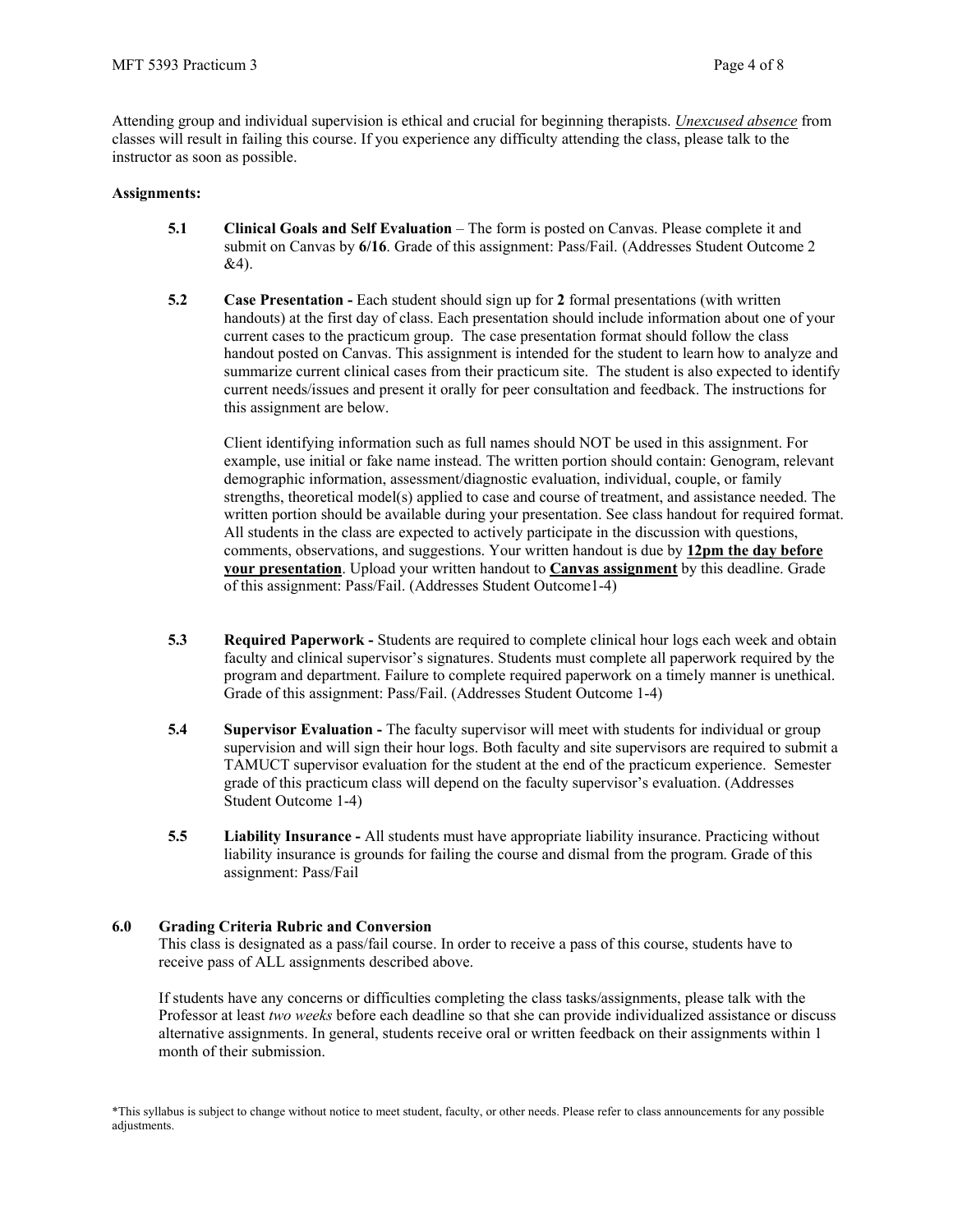# **Posting of Grades**

Student grades will be posted on the Gradebook. Students should monitor their grade status.

- **7.0 Tentative Course Outline and Calendar:** Please see attached/Canvas posting.
- **8.0 Important University Dates:** Please see *<https://www.tamuct.edu/registrar/academic-calendar.html>*

# **TECHNOLOGY REQUIREMENTS AND SUPPORT**

### **Technology Requirements**

This course will use the A&M-Central Texas Instructure Canvas learning management system. **We strongly recommend the latest versions of Chrome or Firefox browsers. Canvas no longer supports any version of Internet Explorer.**

Logon to A&M-Central Texas Canvas [https://tamuct.instructure.com/] or access Canvas through the TAMUCT Online link in myCT [https://tamuct.onecampus.com/]. You will log in through our Microsoft portal.

Username: Your MyCT email address. Password: Your MyCT password

### **Canvas Support**

Use the Canvas Help link, located at the bottom of the left-hand menu, for issues with Canvas. You can select "Chat with Canvas Support," submit a support request through "Report a Problem," or call the Canvas support line: 1-844-757-0953.

For issues related to course content and requirements, contact your instructor.

### **Online Proctored Testing**

A&M-Central Texas uses Proctorio for online identity verification and proctored testing. This service is provided at no direct cost to students. If the course requires identity verification or proctored testing, the technology requirements are: Any computer meeting the minimum computing requirements, plus web camera, speaker, and microphone (or headset). Proctorio also requires the Chrome web browser with their custom plug in.

#### **Other Technology Support**

For log-in problems, students should contact Help Desk Central, 24 hours a day, 7 days a week

Email: helpdesk@tamu.edu Phone: (254) 519-5466 Web Chat: [http://hdc.tamu.edu] Please let the support technician know you are an A&M-Central Texas student.

# **UNIVERSITY RESOURCES, PROCEDURES, AND GUIDELINES**

# **Drop Policy**

If you discover that you need to drop this class, you must complete the Drop Request Dynamic Form through Warrior Web.

[https://federation.ngwebsolutions.com/sp/startSSO.ping?PartnerIdpId=https://eisprod.ec.tamuct.edu:443/samlsso&SpSessionAuthnAdapterId=tamuctDF&TargetResource=https%3a%2f%2fdynami cforms.ngwebsolutions.com%2fSubmit%2fStart%2f53b8369e-0502-4f36-be43-f02a4202f612].

Faculty cannot drop students; this is always the responsibility of the student. The Registrar's Office will provide a deadline on the Academic Calendar for which the form must be completed. Once you submit the completed form to the Registrar's Office, you must go into Warrior Web and confirm that you are no longer enrolled. If you still show as enrolled, FOLLOW-UP with the Registrar's Office immediately. You are to attend class until the procedure is complete to avoid penalty for absence. Should you miss the drop deadline or fail to follow the procedure, you will receive an F in the course, which may affect your financial aid and/or VA educational benefits.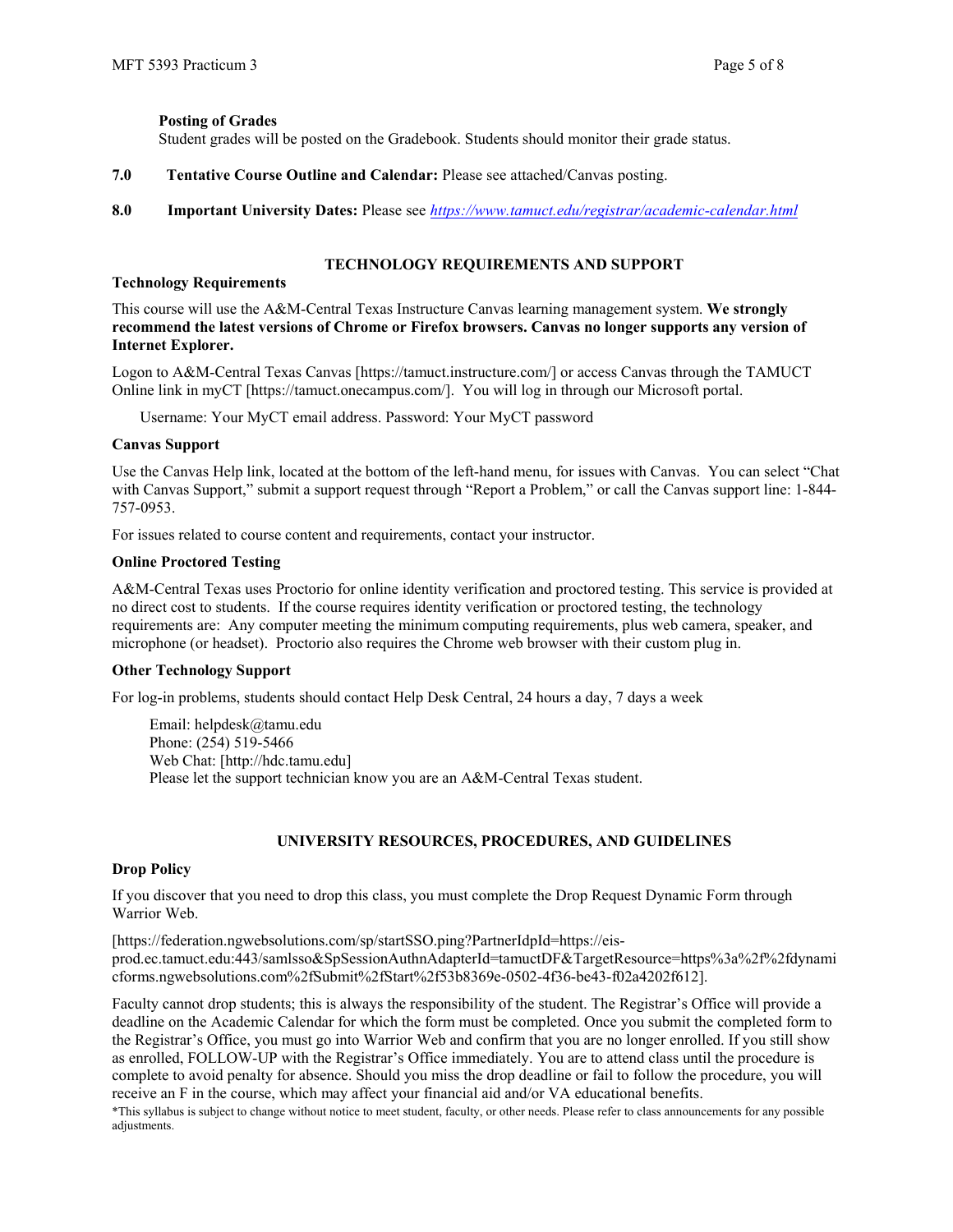### **Academic Integrity**

Texas A&M University-Central Texas values the integrity of the academic enterprise and strives for the highest standards of academic conduct. A&M-Central Texas expects its students, faculty, and staff to support the adherence to high standards of personal and scholarly conduct to preserve the honor and integrity of the creative community. Any deviation by students from this expectation may result in a failing grade for the assignment and potentially a failing grade for the course. All academic misconduct concerns will be referred to the Office of Student Conduct. When in doubt on collaboration, citation, or any issue, please contact your instructor before taking a course of action.

For more [information](https://nam04.safelinks.protection.outlook.com/?url=https%3A%2F%2Fwww.tamuct.edu%2Fstudent-affairs%2Fstudent-conduct.html&data=04%7C01%7Clisa.bunkowski%40tamuct.edu%7Ccfb6e486f24745f53e1a08d910055cb2%7C9eed4e3000f744849ff193ad8005acec%7C0%7C0%7C637558437485252160%7CUnknown%7CTWFpbGZsb3d8eyJWIjoiMC4wLjAwMDAiLCJQIjoiV2luMzIiLCJBTiI6Ik1haWwiLCJXVCI6Mn0%3D%7C1000&sdata=yjftDEVHvLX%2FhM%2FcFU0B99krV1RgEWR%2BJ%2BhvtoR6TYk%3D&reserved=0) regarding the Student Conduct process, [https://www.tamuct.edu/student-affairs/studentconduct.html].

If you know of potential honor violations by other students, you may [submit](https://nam04.safelinks.protection.outlook.com/?url=https%3A%2F%2Fcm.maxient.com%2Freportingform.php%3FTAMUCentralTexas%26layout_id%3D0&data=04%7C01%7Clisa.bunkowski%40tamuct.edu%7Ccfb6e486f24745f53e1a08d910055cb2%7C9eed4e3000f744849ff193ad8005acec%7C0%7C0%7C637558437485262157%7CUnknown%7CTWFpbGZsb3d8eyJWIjoiMC4wLjAwMDAiLCJQIjoiV2luMzIiLCJBTiI6Ik1haWwiLCJXVCI6Mn0%3D%7C1000&sdata=CXGkOa6uPDPX1IMZ87z3aZDq2n91xfHKu4MMS43Ejjk%3D&reserved=0) a report, [https://cm.maxient.com/reportingform.php?TAMUCentralTexas&layout\_id=0].

#### **Academic Accommodations**

At Texas A&M University-Central Texas, we value an inclusive learning environment where every student has an equal chance to succeed and has the right to a barrier-free education. The Warrior Center for Student Success, Equity and Inclusion is responsible for ensuring that students with a disability receive equal access to the university's programs, services and activities. If you believe you have a disability requiring reasonable accommodations, please contact the Office of Access and Inclusion, WH-212; or call (254) 501-5836. Any information you provide is private and confidential and will be treated as such.

For more information, please visit our Access & Inclusion Canvas page (log-in required) [https://tamuct.instructure.com/courses/717]

#### **Important information for Pregnant and/or Parenting Students**

Texas A&M University-Central Texas supports students who are pregnant and/or parenting. In accordance with requirements of Title IX and related guidance from US Department of Education's Office of Civil Rights, the Dean of Student Affairs' Office can assist students who are pregnant and/or parenting in seeking accommodations related to pregnancy and/or parenting. Students should seek out assistance as early in the pregnancy as possible. For more information, please visit Student Affairs [https://www.tamuct.edu/student-affairs/pregnant-and-parentingstudents.html]. Students may also contact the institution's Title IX Coordinator. If you would like to read more about these requirements and guidelines online, please visit the website [http://www2.ed.gov/about/offices/list/ocr/docs/pregnancy.pdf].

Title IX of the Education Amendments Act of 1972 prohibits discrimination on the basis of sex and gender– including pregnancy, parenting, and all related conditions. A&M-Central Texas is able to provide flexible and individualized reasonable accommodation to pregnant and parenting students. All pregnant and parenting students should contact the Associate Dean in the Division of Student Affairs at (254) 501-5909 to seek out assistance. Students may also contact the University's Title IX Coordinator.

#### **Tutoring**

Tutoring is available to all A&M-Central Texas students, both virtually and in-person. Student success coaching is available online upon request.

If you have a question, are interested in becoming a tutor, or in need of success coaching contact the Warrior Center for Student Success, Equity and Inclusion at (254) 501-5836, visit the Warrior Center at 212 Warrior Hall, or by emailing WarriorCenter@tamuct.edu.

To schedule tutoring sessions and view tutor availability, please visit Tutor Matching Services [https://tutormatchingservice.com/TAMUCT] or visit the Tutoring Center in 111 Warrior Hall.

Chat live with a remote tutor 24/7 for almost any subject from on your computer! Tutor.com is an online tutoring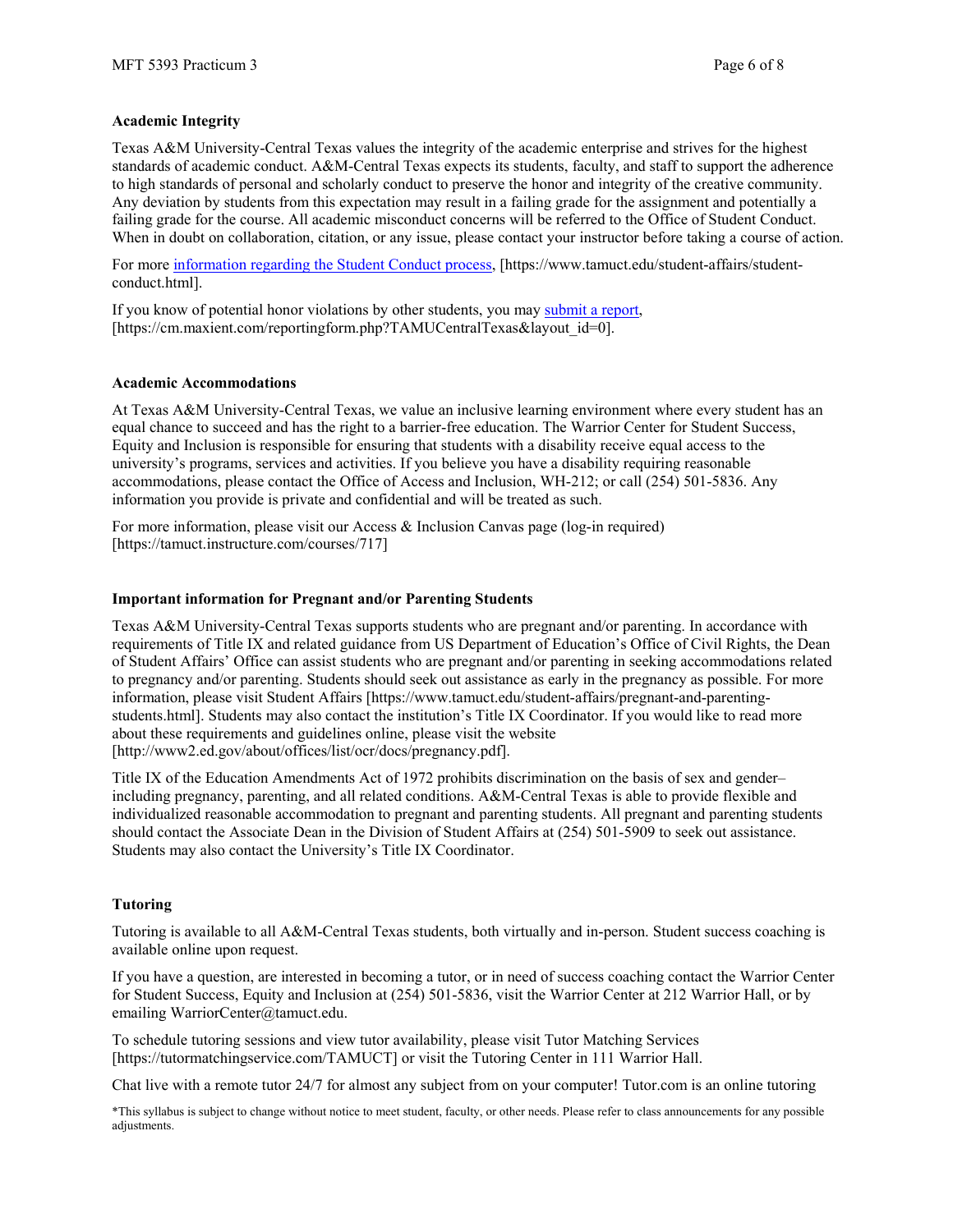platform that enables A&M-Central Texas students to log in and receive online tutoring support at no additional cost. This tool provides tutoring in over 40 subject areas except writing support. Access Tutor.com through Canvas.

# **University Writing Center**

Located in Warrior Hall 416, the University Writing Center (UWC) at Texas A&M University–Central Texas (A&M–Central Texas) is a free service open to all A&M–Central Texas students. For the Summer 2022 semester, the hours of operation are from 10:00 a.m.-4:00 p.m. Monday thru Thursday in Warrior Hall 416 (with online tutoring available every hour as well) with satellite hours available online only Monday thru Thursday from 6:00- 9:00 p.m. and most Saturdays from 12:00-3:00 p.m.

Tutors are prepared to help writers of all levels and abilities at any stage of the writing process. While tutors will not write, edit, or grade papers, they will assist students in developing more effective composing practices. By providing a practice audience for students' ideas and writing, our tutors highlight the ways in which they read and interpret students' texts, offering guidance and support throughout the various stages of the writing process. In addition, students may work independently in the UWC by checking out a laptop that runs the Microsoft Office suite and connects to WIFI, or by consulting our resources on writing, including all of the relevant style guides. Whether you need help brainstorming ideas, organizing an essay, proofreading, understanding proper citation practices, or just want a quiet place to work, the UWC is here to help!

Students may arrange a one-to-one session with a trained and experienced writing tutor by making an appointment via WCOnline at [https://tamuct.mywconline.com/]. In addition, you can email Dr. Bruce Bowles Jr. at bruce.bowles@tamuct.edu if you have any questions about the UWC, need any assistance with scheduling, or would like to schedule a recurring appointment with your favorite tutor.

# **University Library**

The University Library provides many services in support of research across campus and at a distance. We offer over 200 electronic databases containing approximately 400,000 eBooks and 82,000 journals, in addition to the 96,000 items in our print collection, which can be mailed to students who live more than 50 miles from campus. Research guides for each subject taught at A&M-Central Texas are available through our website to help students navigate these resources. On campus, the library offers technology including cameras, laptops, microphones, webcams, and digital sound recorders.

Research assistance from a librarian is also available 24 hours a day through our online chat service, and at the reference desk when the library is open. Research sessions can be scheduled for more comprehensive assistance, and may take place virtually through WebEx, Microsoft Teams or in-person at the library. Schedule an appointment here [https://tamuct.libcal.com/appointments/?g=6956]. Assistance may cover many topics, including how to find articles in peer-reviewed journals, how to cite resources, and how to piece together research for written assignments. Our 27,000-square-foot facility on the A&M-Central Texas main campus includes student lounges, private study rooms, group work spaces, computer labs, family areas suitable for all ages, and many other features. Services such as interlibrary loan, TexShare, binding, and laminating are available. The library frequently offers workshops, tours, readings, and other events. For more information, please visit our Library website [http://tamuct.libguides.com/index].

# **A Note about Sexual Violence at A&M-Central Texas**

Sexual violence is a serious safety, social justice, and public health issue. The university offers support for anyone struggling with these issues. University faculty are mandated reporters, so if someone discloses that they were sexually assaulted (or a victim of Domestic/Dating Violence or Stalking) while a student at TAMUCT, faculty members are required to inform the Title IX Office. If you want to discuss any of these issues confidentially, you can do so through Student Wellness and Counseling (254-501-5955) located on the second floor of Warrior Hall (207L).